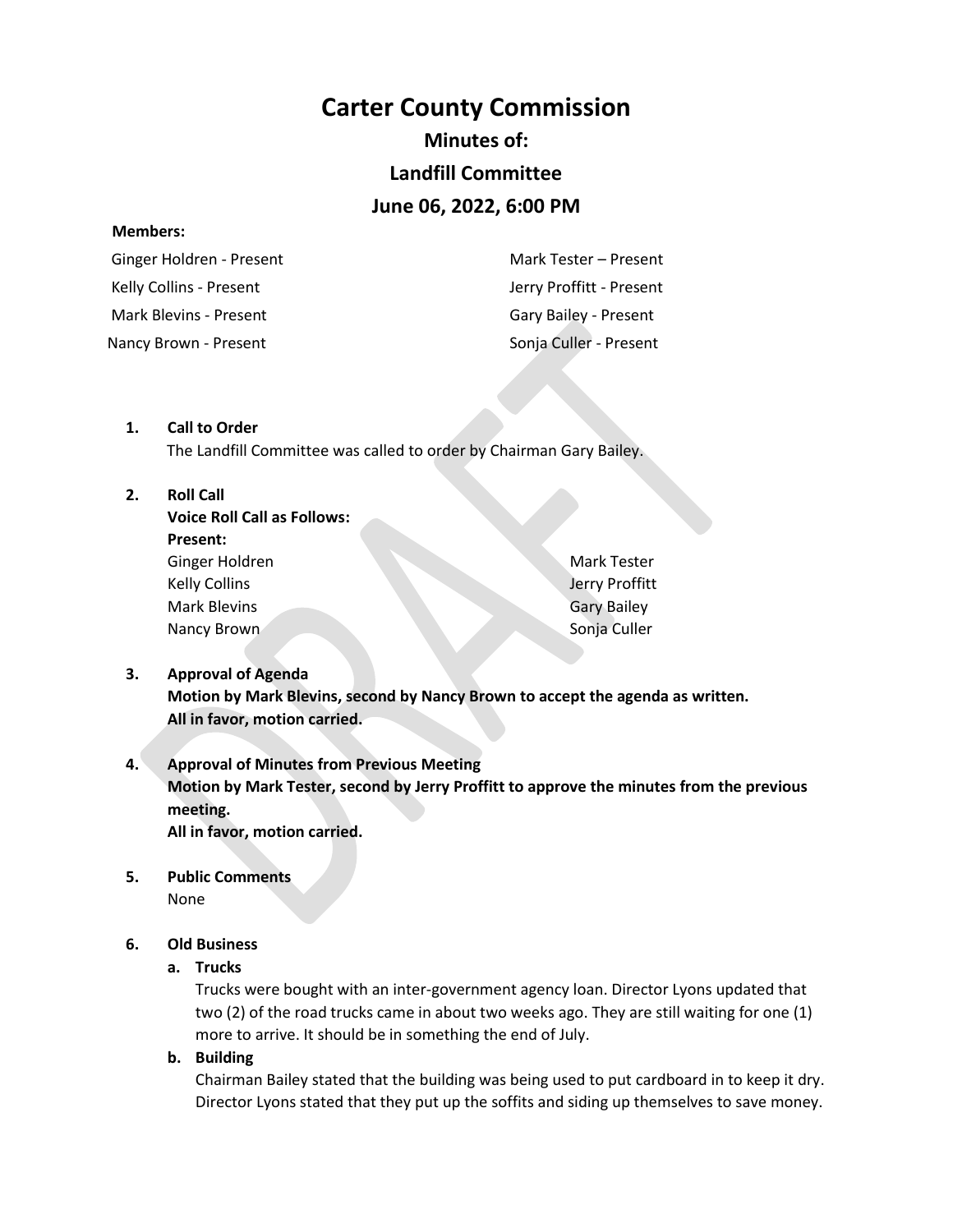It still needs some trim work and the garage door. The lights have been ordered and when they come in maintenance will install.

#### **c. Tow-Motor**

Director Lyons updated that they should get the Tow-Motor sometime in October

#### **d. Engine**

The motor has been ordered, they got three (3) quote on the engine, a local company in Sullivan County is going to build it and it will have a three (3) year warranty and the cost is under \$16,000. It should be ready 12 to 14 days after order.

#### **e. RFQ**

Chairman Bailey stated that Kim Raia has the RFQ (Request For Qualifications) ready in draft form and will be sending it to CTAS before it can be sent out for bid. Chairman Bailey stated that several of the commissioners on this committee will not be here in a few months, he would like to see this project continue after they are gone. What can they do to keep it going? Director Lyons stated that he would be careful trying to get someone before the RFQ. The transfer station must be rebuilt; he would like to see this continue without delay. Mr. Tester stated that to spend money you have to know where it is going to come from. The rates are going to have to increase to keep up with the expenses. Chairman Bailey asked if they should see if they can get funding through the ARP funds. It was advised that if they were going to ask the Health & Welfare Committee to consider this project, they needed to put it in a complete proposal form

Chairman Bailey stated that he would like to go before the Health & Welfare Committee and ask for them to hold funds for this project. Ginger Holdren stated that that committee has required a proposal with details of the project. She believes that they have a plan to spend all the money in the ARP fund. Director Lyons stated that he believes that it would be a good idea to write a proposal to submit. Ms. Raia previously stated that it would be \$2.5 to \$3 million.

### **Motion by Mark Blevins, second by Jerry Proffitt for Chairman Bailey to submit a proposal to the Health & Welfare Committee asking for consideration to set aside up to \$3 million from the ARP Funds for a Transfer Station.**

Discussion about the cost of the project began and the question was what if the project did not reach \$3 million would the county be able to spend the remainder on something else. Voice Roll Call as Follows:

**Yes:**

Kelly Collins Mark Blevins Mark Tester

Jerry Proffitt Sonja Culler

**No:** Ginger Holdren Nancy Brown

Gary Bailey

#### **With five (5) yes votes and three (3) no votes, motion carried.**

#### **7. New Business**

Director Lyons stated that he would like for the committee to consider putting a camera up at the recycle centers on Mill Street and Lyons Field. He informed them that he has found solar,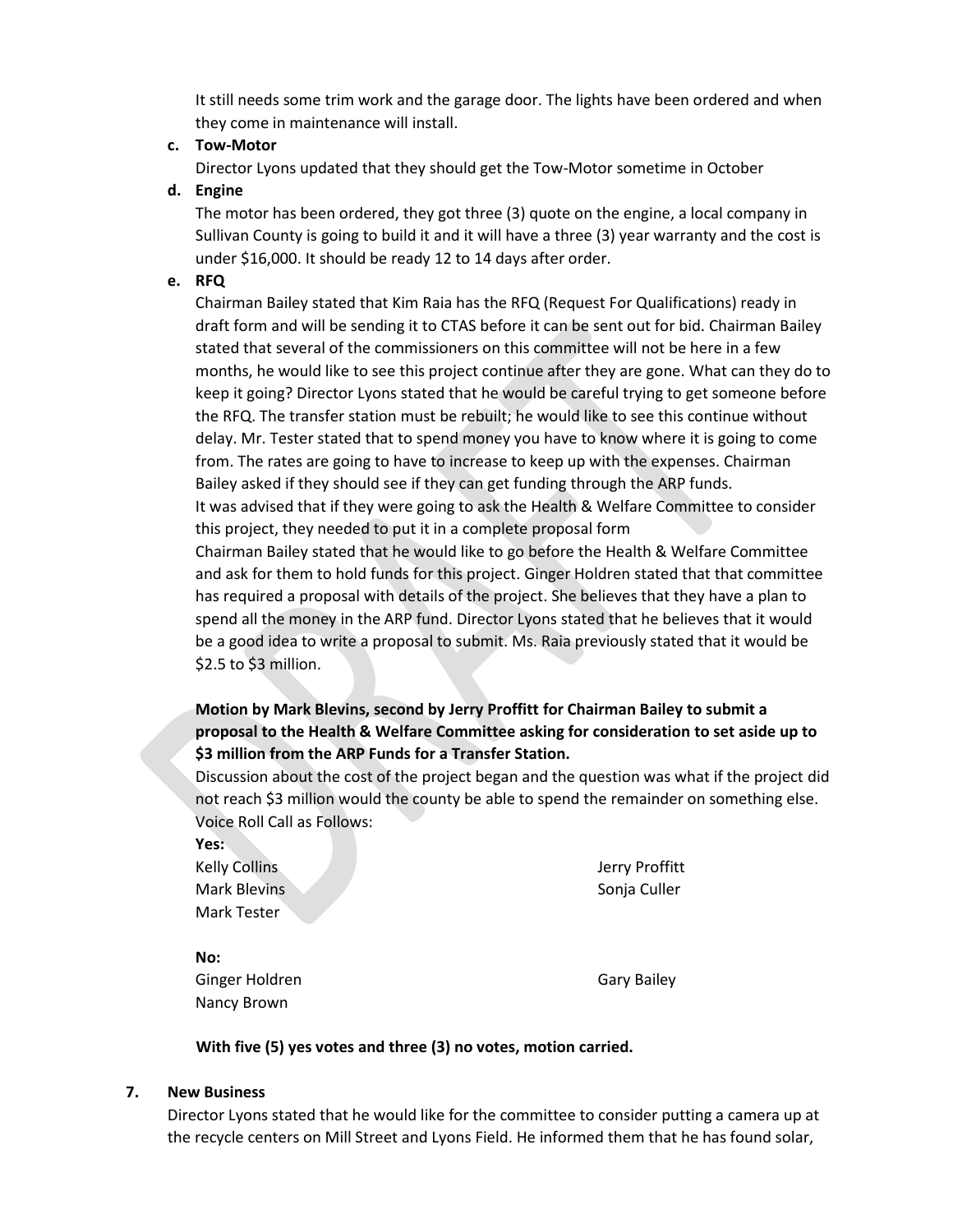Wi-Fi cameras for \$400 each and a recurring fee of \$25 per month per camera. Ms. Holdren asked if there needed to be more cameras, could two (2) be placed at each site and get the information desired. To have two cameras at each site would cost \$1600 for the cameras and \$1200 per year for the plan.

Mr. Lyons stated that the sites were closed because people are dumping household trash. The people who really want to recycle use it correctly. But then you have the local people who throw anything and everything there. They have a couch or mattress, and they take it there instead of to the landfill. It is the household trash with diapers and other household garbage in it that employees are having to go through to get the recyclables out. He believes that his employees should not have to go through the filth to keep the sites open. It was suggested that there be more investigation to see who would prosecute and if it would even be taken seriously in the courts.

# **Motion by Nancy Brown, second by Mark Blevins to purchase four (4) cameras, two (2) for Mill Street and two (2) for Lyons Field at a total cost of \$1600 for the cameras and a yearly fee of \$1200.**

Ms. Holdren stated that she would also like more information such as who would prosecute, the city or the county, who would monitor the cameras. Mr. Lyons stated that he would monitor the cameras from his phone. He would post those pictures on the Facebook page to see if someone knew who they were. Mark Tester stated that he believed they should know where they stand legally before they vote to spend this money.

#### **Ms. Brown withdrew her motion.**

#### **8. Directors Report**

Director Lyons stated that he would like to raise the prices to pick up and drop off fee from \$75 to \$125. He would also like to raise the price for the dumpsters \$25. Everything would be \$300 or less.

**Motion by Sonja Culler, second by Nancy Brown to raise the prices for dumpster rental by \$25 and raise the drop off/pick up fee from \$75 to \$125.** 

Voice Roll Call as Follows: **Yes:** Ginger Holdren Kelly Collins Mark Blevins Nancy Brown

Mark Tester Jerry Proffitt Gary Bailey Sonja Culler

#### **With eight (8) yes votes, motion carried.**

Director Lyons summarized his report (attached). He stated that he has two (2) job openings but has had no applications. He needs one (1) Class A driver and one (1) Class B driver. Ginger Holdren stated that she is for asking for the ARP funds, but she is concerned about the late request and the high amount. She also stated that for her the recycle centers were more than about money, it is a service that impacted the community. She stated that she would like to see the centers open before they come back to meet again. Mr. Lyons stated that he did not believe his employees should not have to handle dirty diapers, needles, and other garbage.